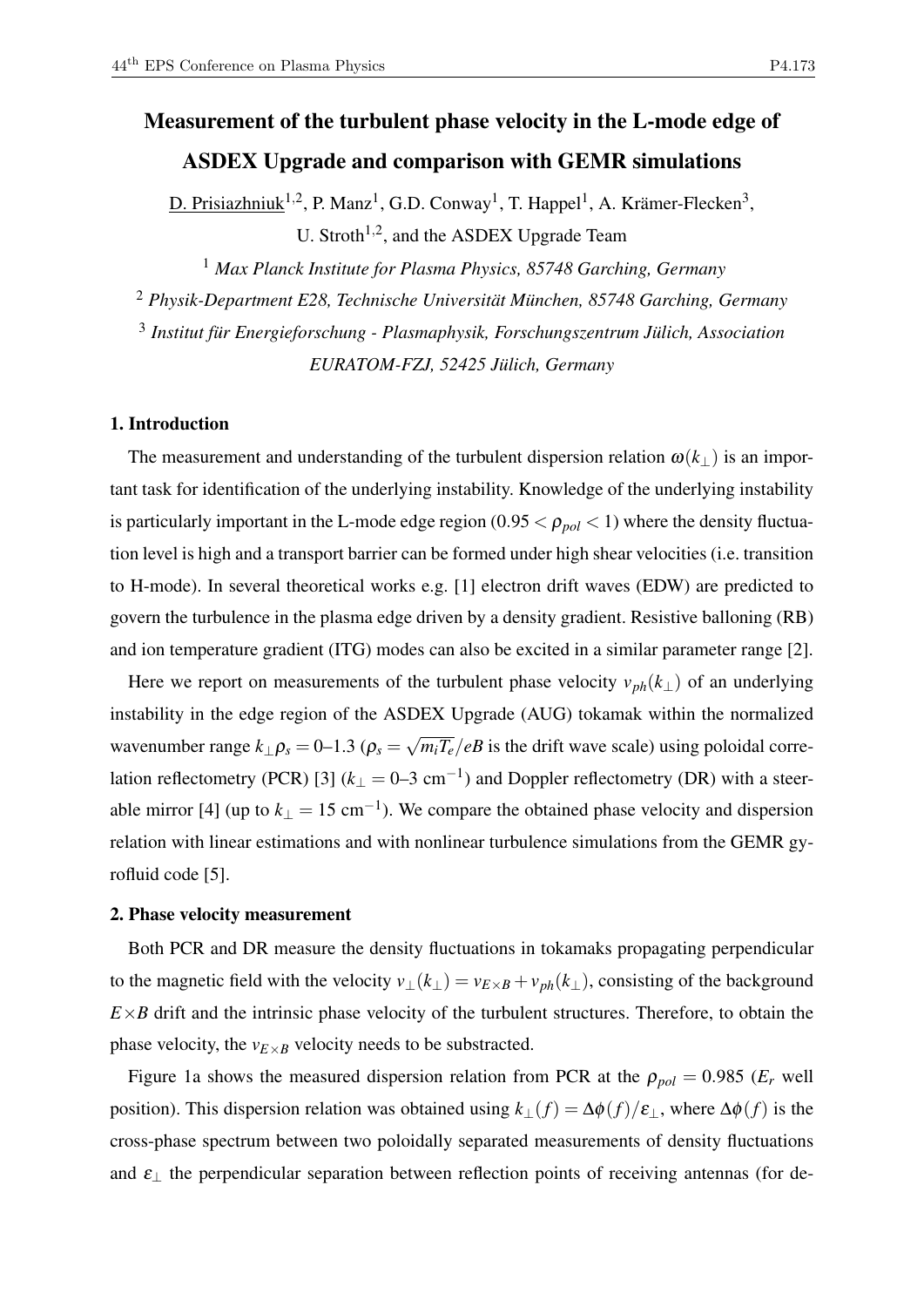



Figure 1: Dispersion relation (a) and perpendicular velocity (b) from PCR.

Figure 2: Comparison of radial profiles of measured velocities at different *k*<sup>⊥</sup> using PCR  $(k_{\perp}$ =0–3 cm<sup>-1</sup>) and DR ( $k_{\perp}$ =6, 8, 10, 12 cm<sup>-1</sup>).

tails on the method see [6, 7]). The antenna combination used for this case has a perpendicular separation of  $\varepsilon_{\perp} = 15$  mm. The PCR diagnostic at AUG has antenna cluster with different  $\varepsilon_{\perp}$ and all combinations give a similar dispersion relation [7]. The correlation for  $f > 350$  kHz drops which causes the fluctuation in the cross phase measurements and limits the maximum *k*<sup>⊥</sup> approximately to 3–4 cm−<sup>1</sup> . The slope of the dispersion relation (fitted red line) is approximately linear which implies a constant propagation velocity  $v_{\perp} = v_{E \times B} + v_{ph}(k_{\perp})$  within the wavenumber range of  $k_{\perp} = 0$ —3 cm<sup>-1</sup>. Figure 1b shows the velocity as a function of frequency  $v_{\perp}(f) = 2\pi f/k_{\perp}(f)$ . Since  $v_{E\times B}$  is independent of  $k_{\perp}$  we can conclude that  $v_{ph}(k_{\perp})$  does not depend on  $k_{\perp}$  within  $k_{\perp} = 0$ –3 cm<sup>-1</sup>.

To extent the measured wavenumber region, the DR diagnostic was used to measure profiles of  $v_{\perp}(k_{\perp})$  at  $k_{\perp} = 6$ , 8, 10 and 12 cm<sup>-1</sup> as shown in figure 2. The measurements obtained by the PCR are also plotted in the same figure. The data cover the region  $k_{\perp} \rho_s = 0$ –1.3. The results suggest that the dependence of  $v_{ph}(k_{\perp})$  is weak ( $\Delta v_{ph} \lesssim 0.5$  km/s).

The magnitude of the turbulent phase velocity  $v_{ph}$  in the edge can be estimated from the difference of the measured  $v_{\perp}$  and the neoclassical estimate of the  $E \times B$  velocity  $v_{E \times B}$ . Here, the simple approximation  $v_{E\times B} \approx \nabla p_i / enB \approx \nabla p_e / enB$  has been used, which is shown to be valid at the  $E_r$  well position ( $\rho_{pol} \approx 0.985$ ) [8, 9]. It is assumed that  $T_e \approx T_i$ , which is in agreement in the plasma edge for line average density around  $4.0 \times 10^{19}$  m<sup>-3</sup> due to high electron-ion collisional energy exchange as shown in [10]. Note that according to [8]  $v_{E\times B}$  can have an additional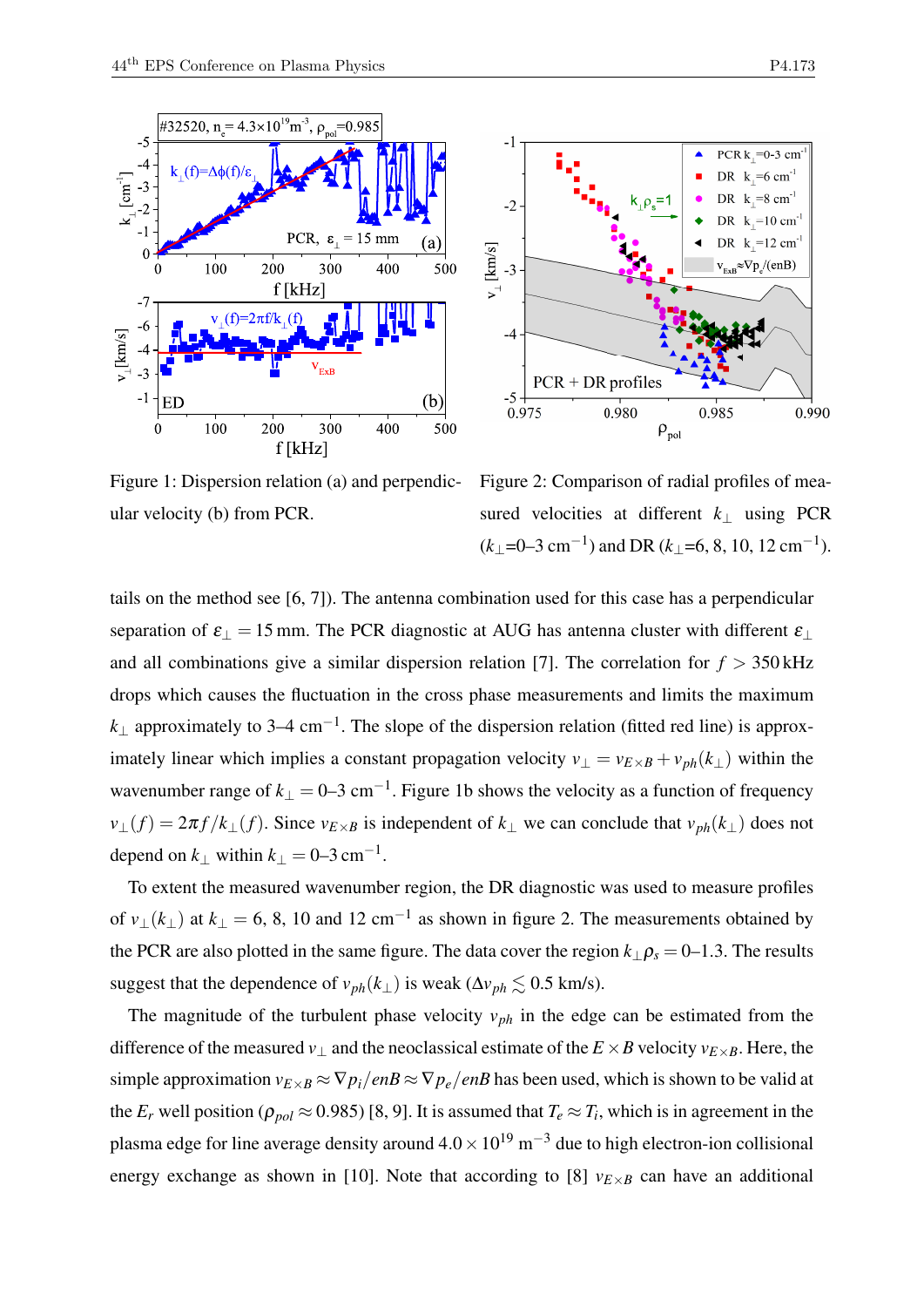contribution of toroidal velocity for  $\rho_{pol} < 0.98$ . The neoclassical  $E \times B$  velocity in the edge (gray shadow in figure 2) is close to the DR values at high  $k_{\perp} = 12 \text{ cm}^{-1}$ , however, slightly smaller ( $\approx$  0.5 km/s) compared to the lower PCR values of  $k_{\perp}$  = 0–3 cm<sup>-1</sup>. This suggests that  $v_{ph}$  at the position of the  $E_r$  well is small ( $\lesssim$  0.5 km/s in electron diamagnetic (ED) direction). The difference in shapes of the  $\nabla p_e/enB$  and measured  $v_{\perp}$  profiles could be a result of the toroidal rotation contribution to  $v_{E\times B}$  which increases towards the plasma core [8].

# 3. Comparison to linear predictions and GEMR simulations

The measured turbulent phase velocity of  $v_{ph} \lesssim 0.5$  km/s in the edge region has been compared with theoretical expectations of electron drift waves modes (see figure 3). According to linear EDW theory [1]  $v_{ph}(k_{\perp}) = v_{de}/(1 + k_{\perp}^2 \rho_s^2)$  corresponds to 4 km/s at  $k_{\perp} = 1$  cm<sup>-1</sup> in the ED direction, which is clearly too large. Moreover, a strong *k*<sup>⊥</sup> dependence is expected, which is not observed experimentally. One approach to investigate the difference is to cross-check with nonlinear turbulence simulations.



Figure 3: Comparison of *vph* from the PCR (red) and DR (magenta) with linear EDW estimation (black) and GEMR simulation (blue).

Figure 4: Dispersion relation from nonlinear GEMR simulations.

Turbulent fluctuations in the tokamak edge can be simulated with the GEMR gyrofluid code. GEMR solves the gyrofluid equations in three dimensional space  $(r, \perp, \parallel)$  simultaneously for electrons and ions [5, 11] and is capable of simulating EDW, ITG and RB turbulence. The code does not include trapped particles and therefore trapped electron mode (TEM) turbulence cannot be simulated, however, TEMs are expected to be damped due to high collisionality in the edge region. The field-aligned approach of GEMR does not allow simulations in X-point geometry, thus all simulations are performed with a circular plasma cross-section, however with similar parameters as in AUG. Gradients of temperature and density were set close to experimentally